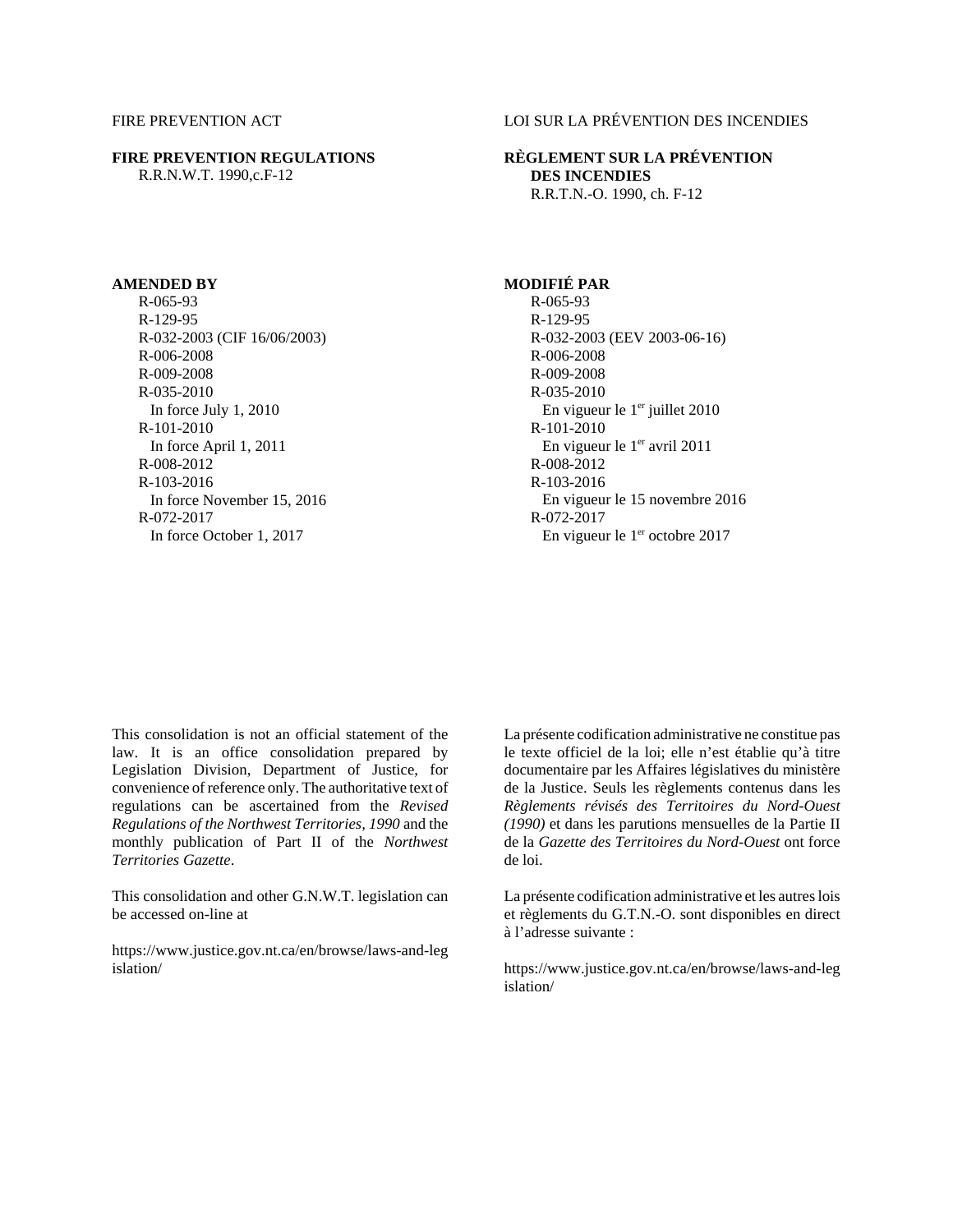### **FIRE PREVENTION REGULATIONS**

Interpretation Définitions

 **1.** In these regulations, "Act" means the *Fire Prevention Act*. R-032-2003,s.2.

 **1.1.** The definitions contained in the publications mentioned in subsection 2(1) apply with such modifications as the circumstances require to these regulations. R-032-2003,s.2.

Recognized Codes and Standards Codes applicables

**2.** (1) The following codes and standards are adopted as amended from time to time:

- (a) *National Building Code of Canada 2015*, published by the National Research Council of Canada;
- (b) *National Fire Code of Canada 2015*, published by the National Research Council of Canada;
- (c) **Repealed, R-103-2016,s.2**;
- (d) **Repealed, R-103-2016,s.2**;
- (e) Underwriters' Laboratories of Canada CAN/ULC-S515-04 *Automobile Fire Fighting Apparatus*;
- (f) National Fire Protection Association NFPA 1981 *Standard on Open-Circuit Self-Contained Breathing Apparatus for Fire and Emergency Services*, 2007 Edition;
- (g) Canadian Standards Association CSA-Z94.4-02 *Selection, Use and Care of Respirators*;
- (h) National Fire Protection Association NFPA 1971 *Standard on Protective Ensemble for Structural Fire Fighting*, 2000 Edition;
- (i) National Fire Protection Association NFPA 1975 *Standard on Station/Work Uniforms for Fire and Emergency Services*, 2004 Edition;
- (j) **Repealed, R-072-2017,s.2**;
- (k) Underwriters' Laboratories of Canada ULC-S513-1978 *Standard for Threaded Couplings for 1½ and 2½-inch Fire Hose*, 1978 Edition;
- (l) **Repealed, R-009-2008,s.2.**

FIRE PREVENTION ACT LOI SUR LA PRÉVENTION DES INCENDIES

## **RÈGLEMENT SUR LA PRÉVENTION DES INCENDIES**

 **1.** Pour l'application du présent article, «Loi» s'entend de la *Loi sur la prévention des incendies*. R-032-2003, art. 2.

 **1.1** Les définitions contenues dans les publications mentionnées au paragraphe 2(1) s'appliquent au présent règlement compte tenu des adaptations de circonstance. R-032-2003, art. 2.

**2.** (1) Les codes et les normes qui suivent sont adoptés, avec leurs modifications successives :

- a) *Code national du bâtiment du Canada 2015*, publié par le Conseil national de recherches du Canada;
- b) *Code national de prévention des incendies du Canada 2015*, publié par le Conseil national de recherches du Canada;
- c) **Abrogé, R-103-2016, art. 2**;
- d) **Abrogé, R-103-2016, art. 2**;
- e) Norme CAN/ULC-S515-04, publiée par les Laboratoires des assureurs du Canada, intitulée «*Engins automobiles de lutte contre l'incendie*»;
- f) Norme NFPA 1981, publiée par la *National Fire Protection Association*, intitulée «*Standard on Open-Circuit Self-Contained Breathing Apparatus for Fire and Emergency Services*», édition de 2007;
- g) Norme Z94.4-02, publiée par l'Association canadienne de normalisation, intitulée «Choix, entretien et utilisation des appareils respiratoires»;
- h) Norme NFPA 1971, publiée par la *National Fire Protection Association*, intitulée «*Standard on Protective Ensemble for Structural Fire Fighting*», édition de 2000;
- i) Norme NFPA 1975, publiée par la *National Fire Protection Association*, intitulée «*Standard on Station/Work Uniforms for Fire and Emergency Services*», édition de 2004;
- j) **Abrogé, R-072-2017, art. 2**;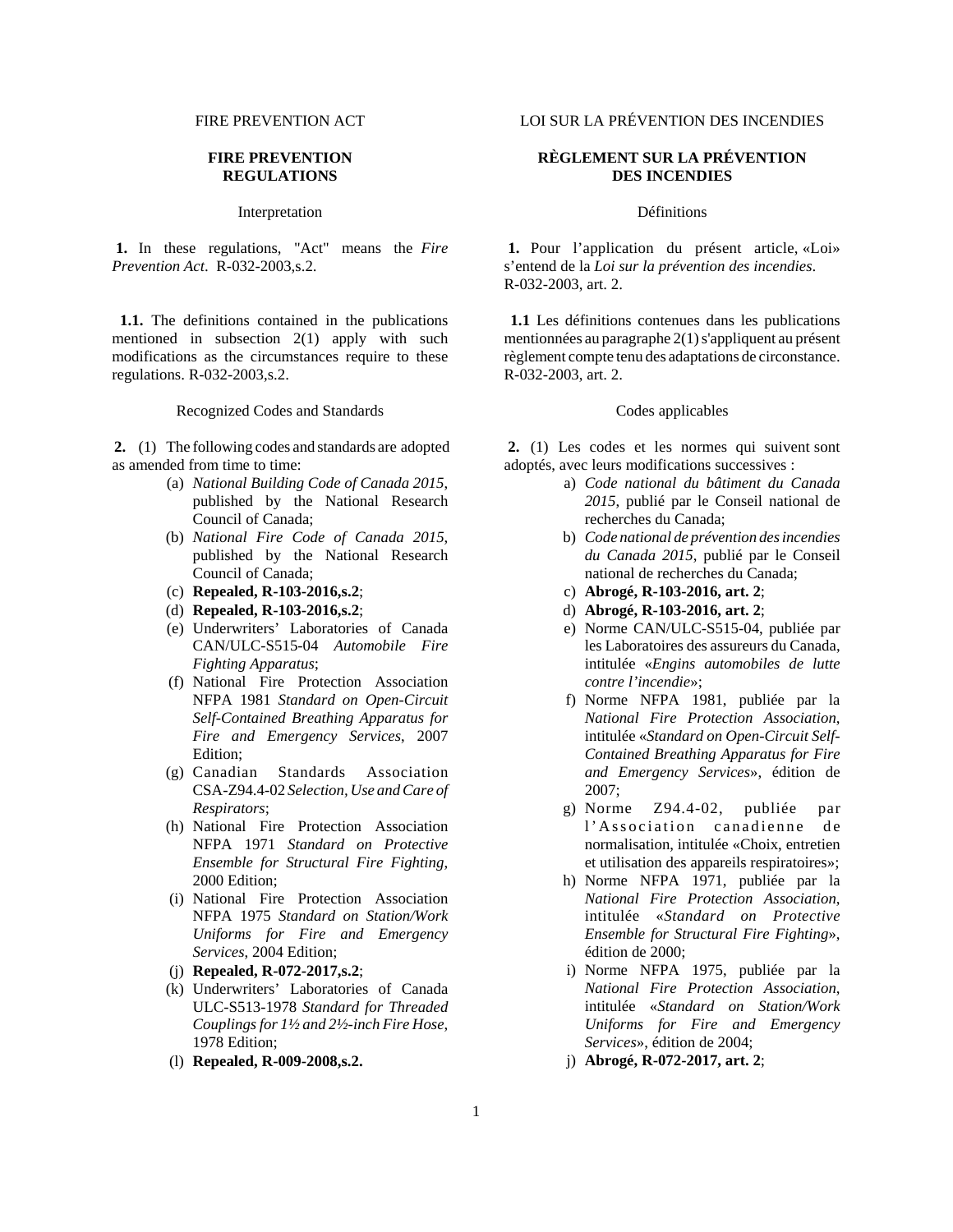(2) In the codes and standards adopted by subsection (1), "authority having jurisdiction" means the Fire Marshal. R-032-2003,s.3; R-006-2008,s.2; R-009-2008,s.2; R-035-2010,s.2; R-101-2010,s.2,3; R-008-2012,s.2; R-103-2016,s.2; R-072-2017,s.2.

**3.** All structures in the Northwest Territories must be constructed, altered and repaired in accordance with the applicable codes and standards adopted by subsection 2(1). R-032-2003,s.3; R-101-2010,s.4.

**3.1.** (1) In this section, "single-family dwelling" means a detached structure consisting of one dwelling unit used or intended to be used for residential occupancy, as defined in the *National Building Code of Canada 2015*, published by the National Research Council of Canada, as amended from time to time.

(2) The following classes of construction, alteration or repair of structures are exempt from the requirement to submit a description of proposed work in subsection 5.1(1) of the Act:

- (a) Class 1 the construction, alteration or repair of a single-family dwelling that is not used or intended to be used
	- (i) as a lodging-house or roominghouse, or
	- (ii) for a business and personal services occupancy, industrial occupancy or mercantile occupancy, as defined in the *National Building Code of Canada 2015*, published by the National Research Council of Canada, as amended from time to time, in relation to which a member of the public attends or will attend at the dwelling more than once a month;
- (b) Class 2 the construction, alteration or repair of a structure that is ancillary to a structure in Class 1, including, but not
- k) Norme ULC-S513-1978, publiée par les Laboratoires des assureurs du Canada, intitulée «*Standard for Threaded Couplings for 1½ and 2½-inch Fire Hose*», édition de 1978;
- l) **Abrogé, R-009-2008, art. 2.**

(2) Dans les codes et les normes adoptés en vertu du paragraphe (1), «autorité compétente» s'entend du commissaire aux incendies. R-032-2003, art. 3; R-006-2008, art. 2; R-009-2008, art. 2; R-035-2010, art.2; R-101-2010, art. 2 et 3; R-008-2012, art. 2; R-103-2016, art. 2; R-072-2017, art. 2.

### General Dispositions générales

 **3.** Tout bâtiment ou toute structure aux Territoires du Nord-Ouest doivent être construits, modifiés ou réparés en conformité avec les codes et les normes adoptés en vertu du paragraphe 2(1). R-032-2003, art. 3; R-101-2010, art. 4.

 **3.1.** (1) Au présent article, «maison unifamiliale» s'entend d'une structure isolée qui consiste en une unité d'habitation utilisée ou destinée à être utilisée à des fins résidentielles au sens du *Code national du bâtiment du Canada 2015*, publié par le Conseil national de recherches du Canada, avec ses modifications successives.

(2) Les catégories de constructions, de transformations ou de rénovations qui suivent sont soustraites à l'obligation de soumettre une description des travaux proposés prévue au paragraphe 5.1(1) de la Loi :

- a) catégorie 1 la construction, la transformation ou la rénovation d'une maison unifamiliale qui n'est pas utilisée ou destinée à être utilisée :
	- (i) à titre de maison de chambres,
	- (ii) pour exploiter une entreprise ou fournir des services personnels ou pour un usage commercial ou industriel au sens du *Code national du bâtiment du Canada 2015*, publié par le Conseil national de recherches du Canada, avec ses modifications successives, et dont l'usage aura pour effet qu'un membre du public y sera présent plus d'une fois par mois;
- b) catégorie 2 la construction, la transformation ou la rénovation d'une structure qui est accessoire à une structure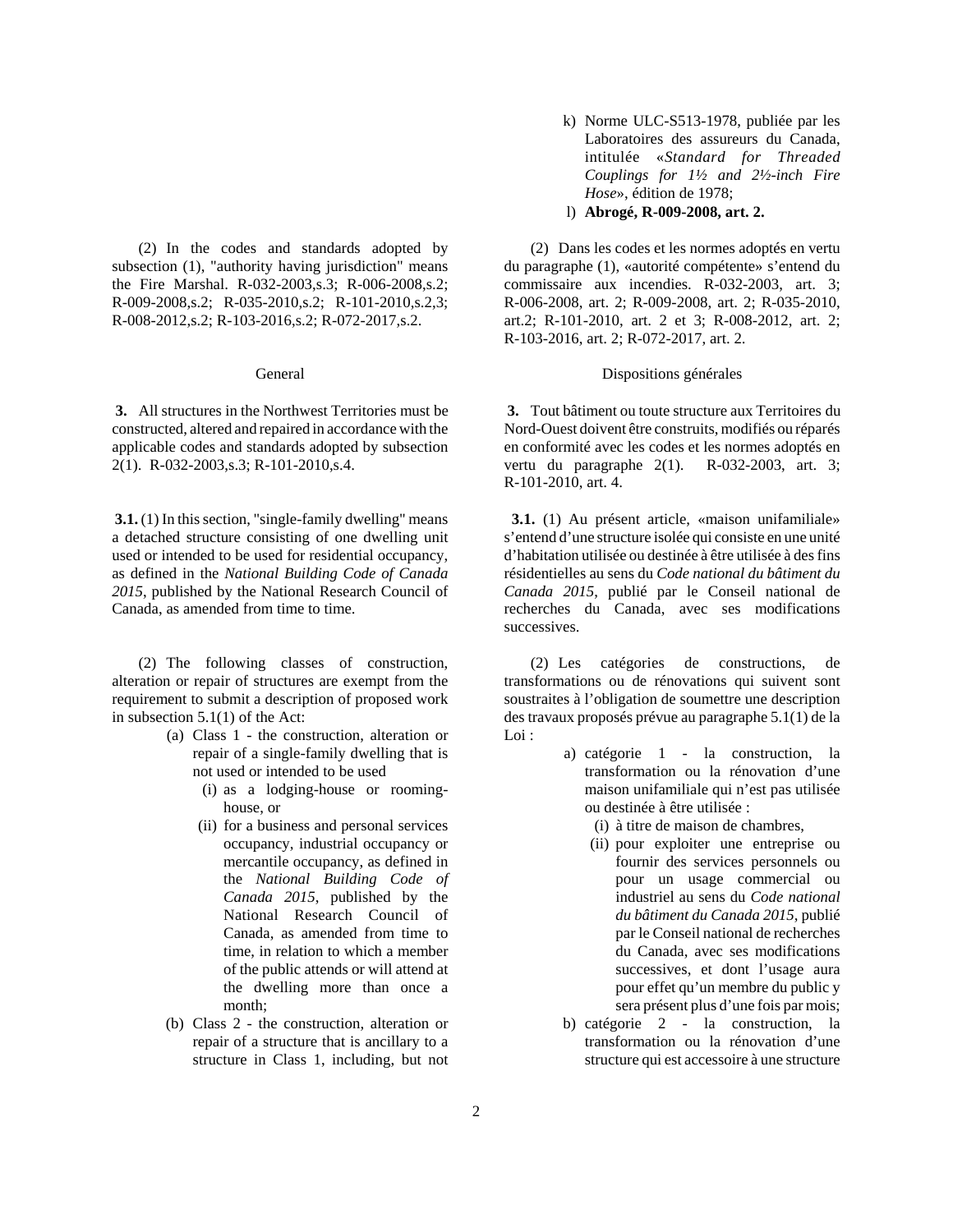limited to, a garage, shed or deck, if the structure is not used or intended to be used

- (i) for a business and personal services occupancy, industrial occupancy or mercantile occupancy, as defined in the *National Building Code of Canada 2015*, published by the National Research Council of Canada, as amended from time to time, in relation to which a member of the public attends or will attend at the structure more than once a month, or
- (ii) for the storage of flammable explosive or combustible materials or substances in quantities exceeding those permitted under section 3 of the *National Fire Code of Canada 2015*, published by the National Research Council of Canada, as amended from time to time;
- (c) Class 3 the construction, alteration or repair of a structure used or intended to be used solely for storage if the structure
	- (i) is smaller in building area than  $10m^2$ , and
	- (ii) is not used or intended to be used for the storage of flammable, explosive or combustible materials or substances.

R-032-2003,s.3; R-006-2008,s.3; R-101-2010,s.2,3; R-008-2012,s.3; R-103-2016,s.3(1),(4).

 **3.2.** (1) If a person intends to change the use or occupancy of a structure, the construction, alteration or repair of which was exempt under subsection 3.1(2), to a use or occupancy that is not described in that subsection, he or she shall, before changing the use or occupancy, advise the Fire Marshal in writing of the proposed change.

(2) Where the Fire Marshal directs, the person referred to in subsection (1) shall provide to the Fire Marshal such information as the Fire Marshal may request relating to the use or occupancy of the structure and to the structure, including copies of any plans and specifications relating to the construction, alteration or repair of the structure.

de la catégorie 1, notamment un garage, une remise ou une terrasse qui n'est pas utilisée ou destinée à être utilisée pour :

- (i) exploiter une entreprise ou fournir des services personnels ou pour un usage commercial ou industriel au sens du *Code national du bâtiment du Canada 2015*, publié par le Conseil national de recherches du Canada, avec ses modifications successives, et dont l'usage aura pour effet qu'un membre du public y sera présent plus d'une fois par mois,
- (ii) entreposer du combustible, des explosifs ou du matériel inflammable en une quantité qui exède la limite prévue à l'article 3 du *Code national de prévention des incendies du Canada 2015*, publié par le Conseil national de recherches du Canada, avec ses modifications successives;
- c) catégorie 3 la construction, la transformation ou la rénovation d'une structure utilisée ou destinée à être utilisée exclusivement à des fins d'entreposage si, à la fois :
	- (i) l'aire de bâtiment est inférieure à  $10 \text{ m}^2$ ,
	- (ii) elle n'est pas utilisée ou destinée à être utiliseée pour entreposer du combustible, des explosifs ou du matériel ou des substances inflammables.

R-032-2003, art. 3; R-006-2008, art. 3; R-101-2010, art. 2 et 3; R-008-2012, art. 3; R-103-2016, art. 3.

 **3.2** (1) La personne qui désire faire passer l'utilisation ou l'occupation d'une structure dont la construction, la transformation ou la rénovation est soustraite à l'exigence de fournir une description des travaux proposés en vertu du paragraphe 3.1(2) à une utilisation ou une occupation qui n'est pas prévue dans ce paragraphe, avise par écrit le commissaire aux incendies des changements proposés avant de modifier l'utilisation ou l'occupation.

(2) Sur demande du commissaire aux incendies, la personne visée au paragraphe (1) lui fournit tous les renseignements qu'il peut exiger relativement à la structure et à son utilisation ou son occupation, notamment des copies de tout plan ou toute spécification portant sur la construction, la transformation ou la rénovation de la structure.